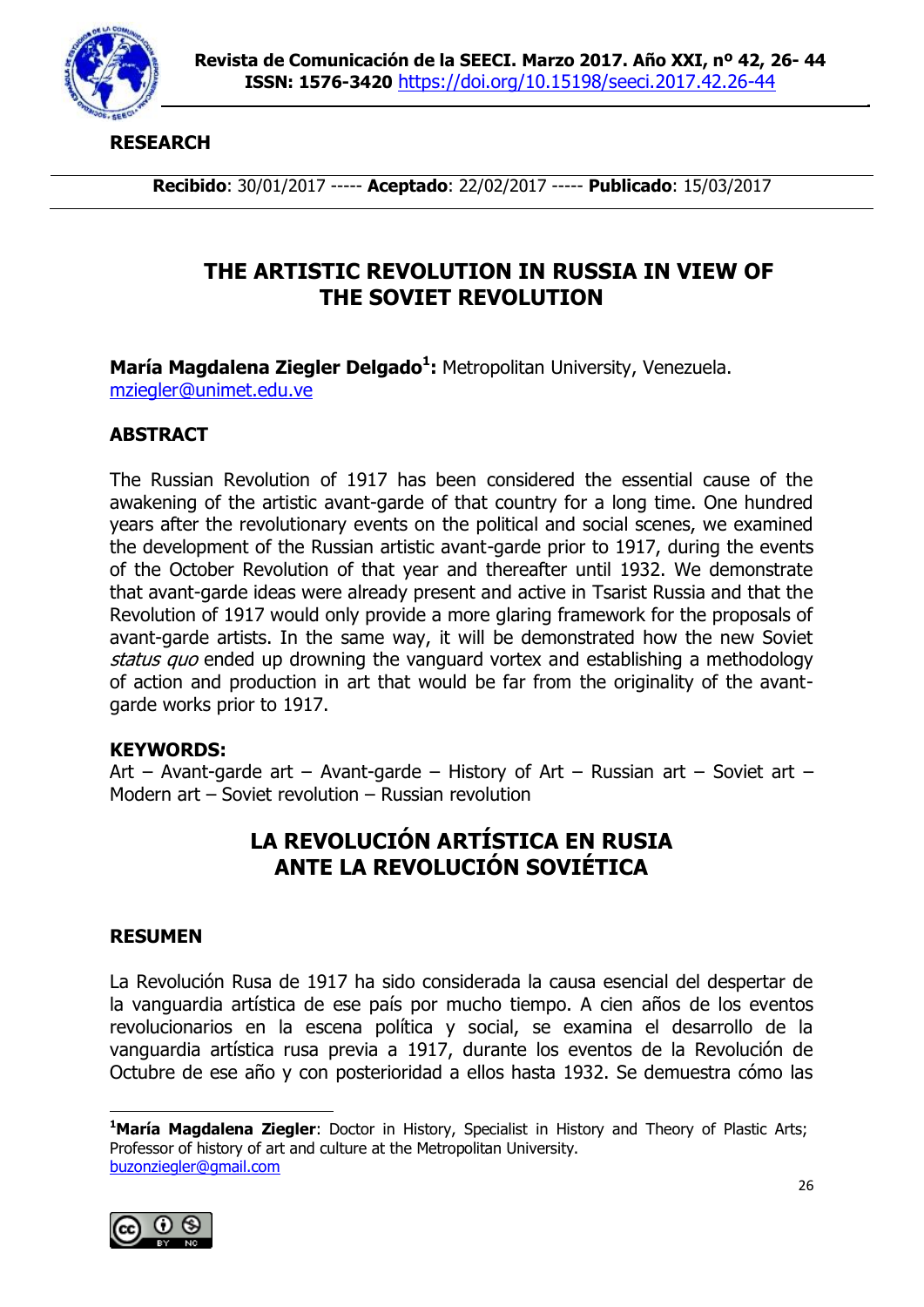ideas de vanguardia ya estaban presentes y activas en la Rusia zarista y que la Revolución de 1917 tan sólo otorgaría un marco más reluciente para las propuestas de los artistas de vanguardia. De la misma manera, se demostrará cómo el nuevo status quo soviético terminó ahogando el torbellino vanguardista y estableciendo una metodología de acción y producción en el arte que distaría mucho de la originalidad de la vanguardia anterior a 1917.

**PALABRAS CLAVE:** Arte de vanguardia – Historia del arte – arte ruso – arte soviético – arte moderno – Revolución soviética – Revolución rusa

# **A REVOLUÇÃO ARTÍSTICA NA RÚSSIA DIANTE DA REVOLUÇÃO SOVIÉTICA**

## **RESUMO**

A Revolução Russa de 1917 foi considerada a causa essencial do despertar da vanguarda artística desse país por muito tempo. A cem anos dos eventos revolucionários, o cenário político e social examina o desenvolvimento da vanguarda artística russa prévia a 1917, durante os eventos da Revolução de Outubro deste ano e com posterioridade a eles ate 1932. Demonstram-se como as idéias de vanguarda já estavam presentes e ativas na Rússia czarista e que a Revolução de 1917 somente proporcionaria um marco reluzente para as propostas dos artistas da vanguarda. Da mesma maneira, se demonstrará como o novo status quo soviético terminou afogando o turbilhão vanguardista e estabelecendo uma metodologia de ação e produção na arte distaria muito da originalidade da vanguarda anterior a 1917.

**PALAVRAS CHAVE:** Arte de Vanguarda – História da Arte – Arte Russa – Arte Soviética – Arte Moderna – Revolução Soviética – Revolução Russa.

### **How to cite this article**

Ziegler Delgado, Mª M. Artistic revolution in Russia against the Soviet Revolution [La revolución artística en Rusia ante la Revolución Soviética]. Revista de Comunicación de la SEECI, nº 42, 26-44. doi[:https://doi.org/10.15198/seeci.2017.42.26-44](https://doi.org/10.15198/seeci.2017.42.26-44) Recuperado de<http://www.seeci.net/revista/index.php/seeci/article/view/451>

## **1. INTRODUCTION**

Perhaps in the twentieth century there was no better source of political propaganda than the Bolshevik Revolution. The world was enthralled by the epic of a handful of workers who had taken one of the planet's most powerful empires, the immense Russia, out of the way. So much so that not even the Menshevik Revolution, that of February 1917, that led to the abdication of Tsar Nicholas II, was able to compete with the incredible achievements of the Revolution of October of that year that was flying the flag of the soviets.

Arts received the impact of this propaganda that seduced the world. It was repeated with relish that the Soviet Revolution revived the artistic avant-garde in a Russia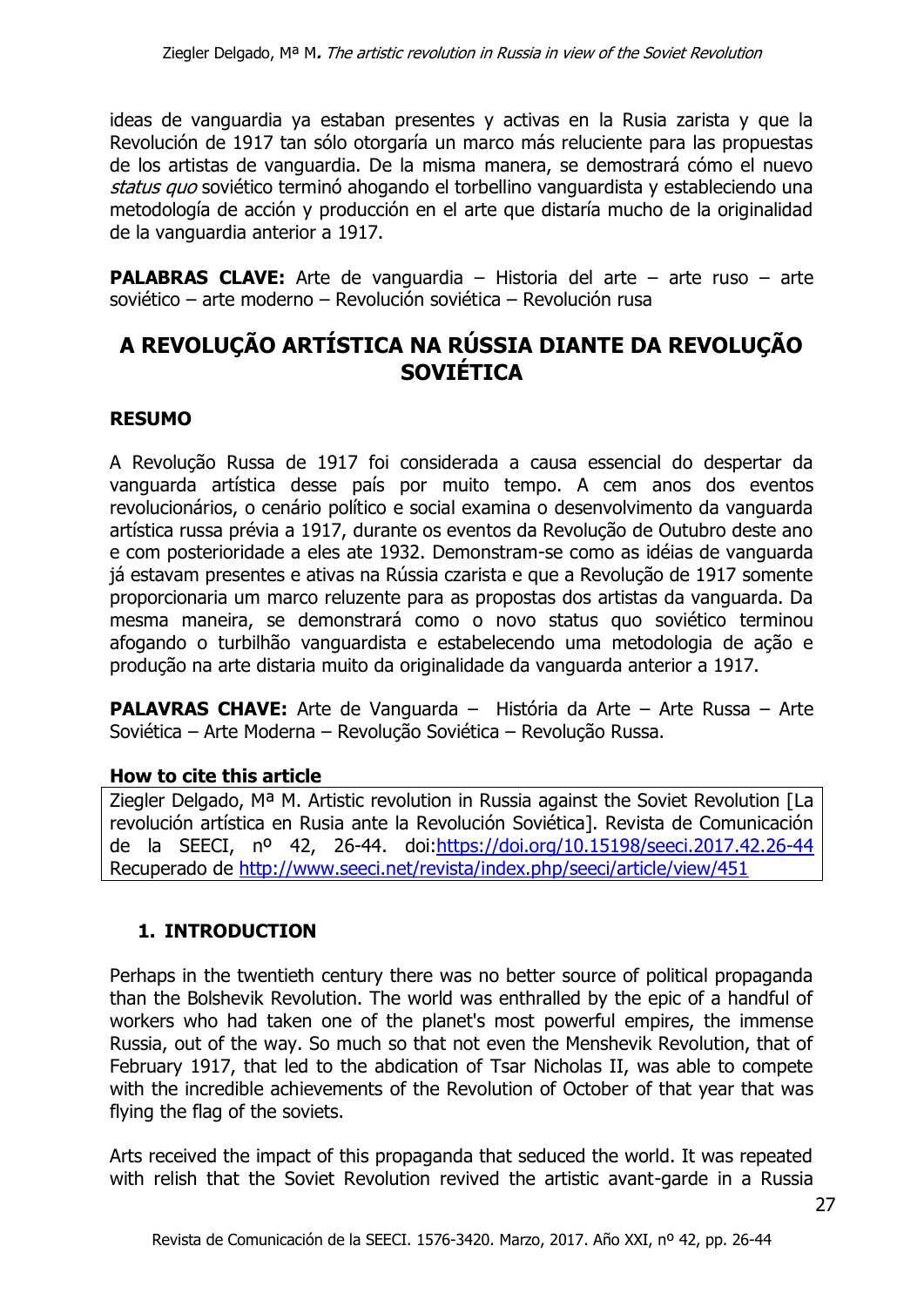soaked with religious and academic tradition in its arts. The revolution would then have been not only political and social, but artistic as well. This, a hundred years after the events of the year 1917, can be described as inaccurate, but also unfair.

Understanding Russian art before and after the Revolution led by Lenin, is usually done from whites and blacks (or perhaps, white and red, to be more in tune with events). However, what really happened on the Russian art scene from 1917 to 1932 could not be truly understood if it were not considered in the first instance that there existed several artistic currents, all of them self-styled "avant-garde", which attempted to respond to the greatest artistic problem of the Revolution: How to artistically represent revolutionary ideals and how to connect the viewer with them through artistic forms?

Who would select the most appropriate answer would not, however, be the audience to which the works were intended. It would be, without more, the Soviet state that would replace the old absolutist state of the czars. This process of purification of the artistic scene is one of the most important in the history of art of the twentieth century, since the new Union of Soviet Socialist Republics would mark the way of a new official style known as Socialist Realism, which would be followed by other regimes like Nazi Germany and the United States of America in the days of the New Deal. This would also find a favorable echo in the proposals of Mexican Muralism derived from the Revolution of 1911<sup>2</sup>.

The social commitment evidenced in more "realistic" artistic forms would face the social commitment evidenced in the surpassing of the reality and the transcendence towards universal ideals that demonstrated the abstract artistic forms. The struggle between both tendencies is interesting, but vital to understand the artistic future of the next 100 years. The first of these meetings is the one that catalyzes the Soviet Revolution. It will not, however, be the only one. It will be, on the other hand, the most strident, the most publicized and the best spread worldwide. Some consider it the decisive episode of twentieth-century art. On this, perhaps Marcel Duchamp and Pablo Picasso have a thing or two to say. Modernity in them, on the other hand, is undeniable. Abstract or not, its essence is equally modern.

## **2. DISSICUSION 2.1 The revolution before the revolution and in the revolution**

By 1900, the Russian society had a prosperous artistic activity. The so-called folk art, full of folklorism and coloring was well rooted and was tremendously prolific. Since the mid-nineteenth century, the Brotherhood of the Itinerants<sup>3</sup> had practiced a realistic painting with an important social burden, which remained in force (with its ups and downs) at the time of the Bolshevik triumph.

**<sup>.</sup>**  $2$  The problem of the Mexican Muralism will not be deal with here. In itself, it is enormously complex and deserves exclusive and dedicated attention.

<sup>&</sup>lt;sup>3</sup> Known as *Peredvizhniki.*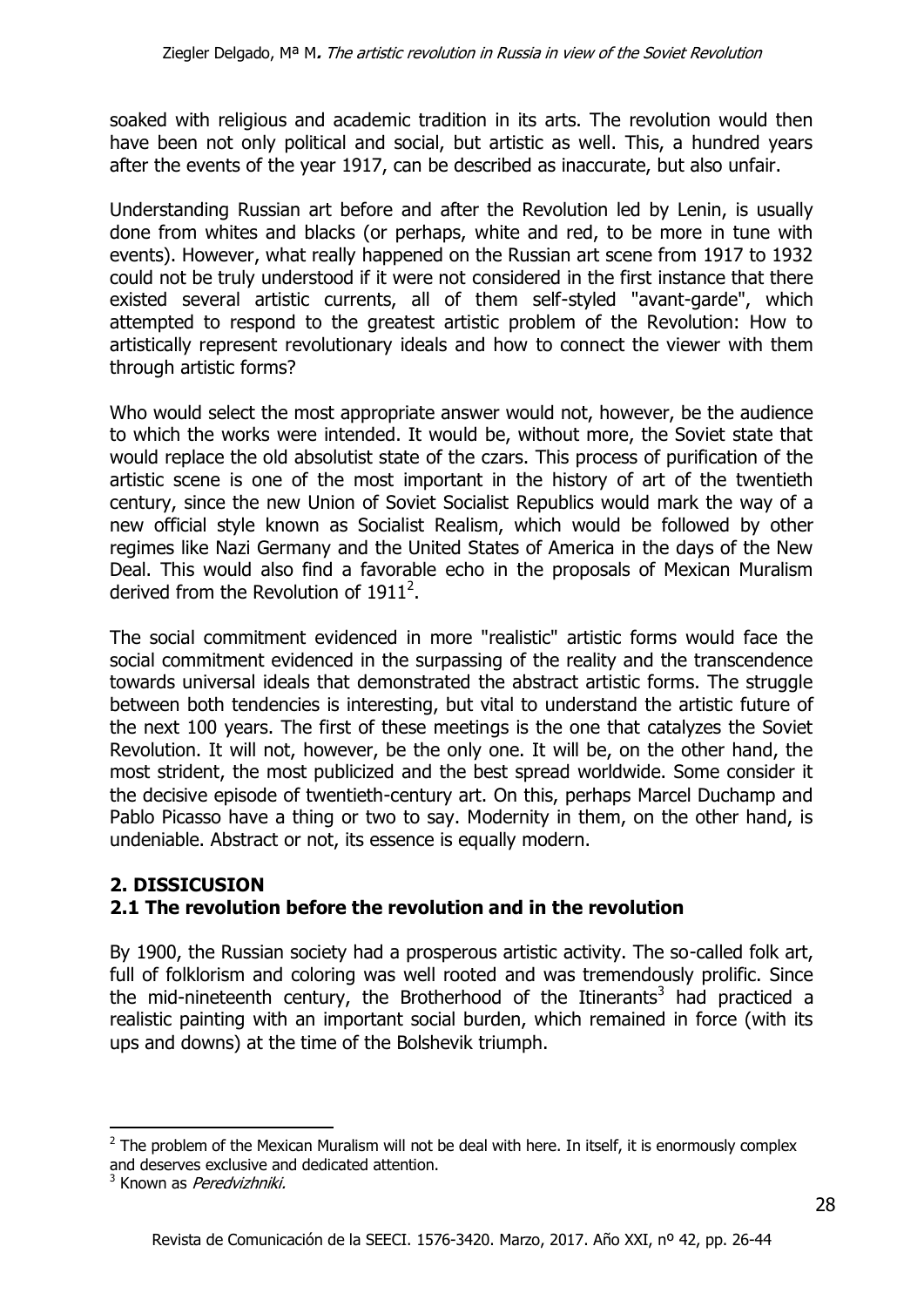But in addition, the so-called *World of Art<sup>4</sup>*, aligned with the avant-garde trends of the West and inspired by the homonymous magazine that would serve as de facto manifest, introduced a refreshing air to the Russian artistic scene in the first decade of the twentieth century. The group was formed in 1898 by some students including Alexander Benois, Konstantin Somov, Dmitry Filosofov, Léon Bakst and Eugene Lansere. Its cosmopolitan vision influenced the development of artistic individualism in Russia, and was also an aesthetic reaction against what was promoted by the Itinerant group. Art Nouveau became to the Art World the spearhead to shake off the prevailing aesthetics.

On the other hand, another group of self-styled Russian artistic avant-garde, one of the most active and ardent of Europe since the first decade of the last century had managed to position itself in the innovative artistic furor. By 1908, for example, the "art of the future" was already being spoken in the Russian press a year before Filippo Marinetti coined the term "Futurism" in Italy. This "art of the future" referred to the works of original artists such as Mikhail Larionov, Natalia Goncharova, Vladimir Baranoff-Rossiné, David Burliuk and Alexandra Exter. Several out of these artists had been in Western Europe and were well aware of avant-garde ideas; Thus, Larionov and Goncharova, for example, had already been in Paris (Douglas, 1975).

The very successful tours of the Russian Ballet aroused great interest in the West for the culture of that country, so ideas cannot be thought to have flowed in only one direction. Those who visited Russia in the years prior to 1917 would be impressed by the interest in traditional icons from a modern perspective and, above all, by the extraordinary passion in the artistic theorization that would lead to abstraction. Henri Matisse and Umberto Boccioni spent time in Russia and would leave as many ideas as they took back.

In the spring of 1908, an exhibition entitled "Modern Trends" was held in St. Petersburg; Exter and Burliuk would be among the exhibitors. It would be striking that interest in the representation of moods was the main focus of the works included in the exhibition. On the other hand, *The Golden Fleece*, probably the most prestigious art journals in all of Russia, was for the first decade of the twentieth century an assiduous sponsor of the ideas of Fauvism and in 1908 and 1909 would include works by Paul Gauguin, Vincent Van Gogh, Pierre Bonnard and Maurice Denis at the exhibitions it organized with great success.

The Golden Fleece contributed to the dissemination of a new understanding of art, one that emphasized the personal vision, the "I" of the artist.

The work as an equivalent of sensations, reproduction of emotional and spiritual states through its plastic equivalents, subjective deformation, the primacy of the creative process in search of meaning, were concepts already discussed in 1908 and 1909 and they entered directly and naturally In the ideas of Russian futurism (Douglas, 1975, p. 230).

**.** 

<sup>&</sup>lt;sup>4</sup> Or also, Mir Iskusstva.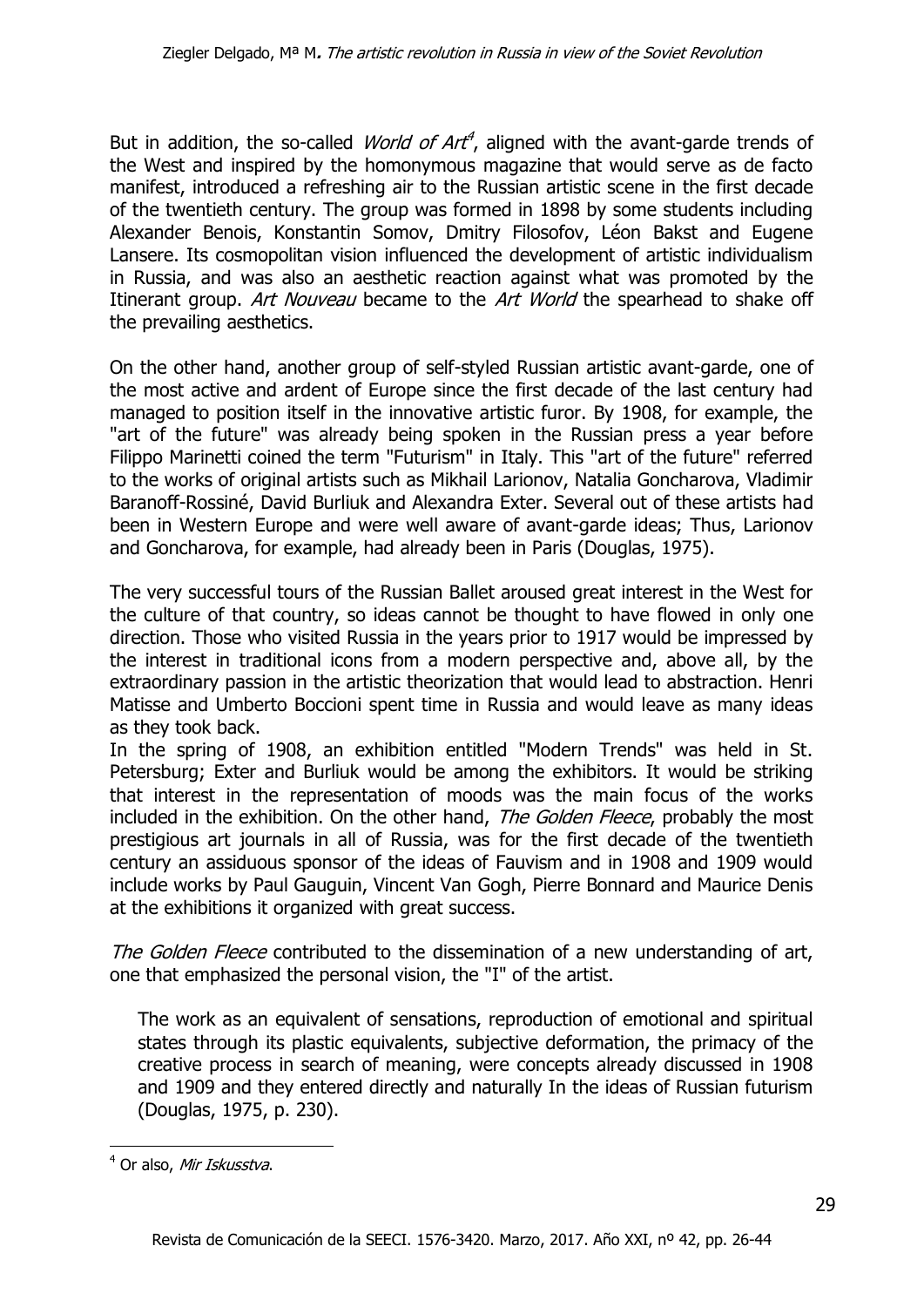Details such as these and the evidence of the progress of the Russian symbolist literary school make it remarkable that the avant-garde artistic society in that country was ready for the most daring formulations in the conception of art. In fact, it made them. The Lissitzky, one of the most celebrated Russian artists, declared in 1922 that the October Revolution itself in art originated long before 1917 (Birnholz, 1972- 1973).

It is to be emphasized that the Russian artistic avant-garde prior to October 1917 was widely diverse. The works of Vassily Kandinsky, Vladimir Tatlin, Antoine Pevsner, Alexander Rodchenko and Kazimir Malevich, for example, differed greatly among them in their ideas. The number of expository events held from 1905 to 1917 testifies to the very active Russian artistic life and the confrontations that were taking place in this way in the forms and ideas. Only the numerous exhibitions of the Muscovite Community of Artists, in which Mikhail Larionov, Natalia Goncharova, Aristarkh Lentulov, Malevich and many others were always present, certify to us that the Russian art of avant-garde competed with that produced in Paris, for example. The exhibitions of the Karo-Bube (Diamond Sota) group, also in Moscow, are an example of the Russian artistic dynamics of the years before the October Revolution of 1917. This group was formed in 1909 and held exhibitions in the Winter of the years 1910-1917 (Weiss, 1985), looking for approaches to the so-called Cezannism, Post-Impressionism in general, Fauvism and Expressionism.

In 1915, in Saint Petersburg, the father of Suprematism, the aforementioned Malevich, exhibited his unique work *Square Black on white background*. "The square, impossible to find in nature, was the basic suprematist element: the fecundator of all suprematist forms. The square was a rejection of the world of appearances and the prior art "(Stangos, 1989, p. 117). It was simply a form charged with meaning in the beautiful paradox of absence of every object. It was the overt boldness of a vanguard that did not need any political revolution to spark.

Before Malevich's great gesture expressed in his *Black Square* of wishing to approach the unexplainable mystery of the universe, Kandinsky had published in Münich his work *Of the Spiritual in Art* (1910), bringing it with him upon his return to Russia in 1914. In this work, Kandinsky not only shows his talent as a theoretician, but also offers the lyrical and transcendent harmony that will unite more than a few Russian artists from then on, although the forms in which they emerge are very different.

And it is that artistic diversity was the common currency, incessant search was the constant and passionate creativity was the flag of all the trends that sought to stand out. But in spite of their differences, they all had a unique attitude: one way or another, they believed in the profound influence that art could have on individual and social development, that is, on the social role of art (Berger 1970). Upon its arrival, then, the Revolution would have created, from the point of view of these artists, a golden opportunity to participate meaningfully in the construction of a new way of life. The artistic avant-garde, in short, would have been enhanced by the Revolution, but it would not have been created by it.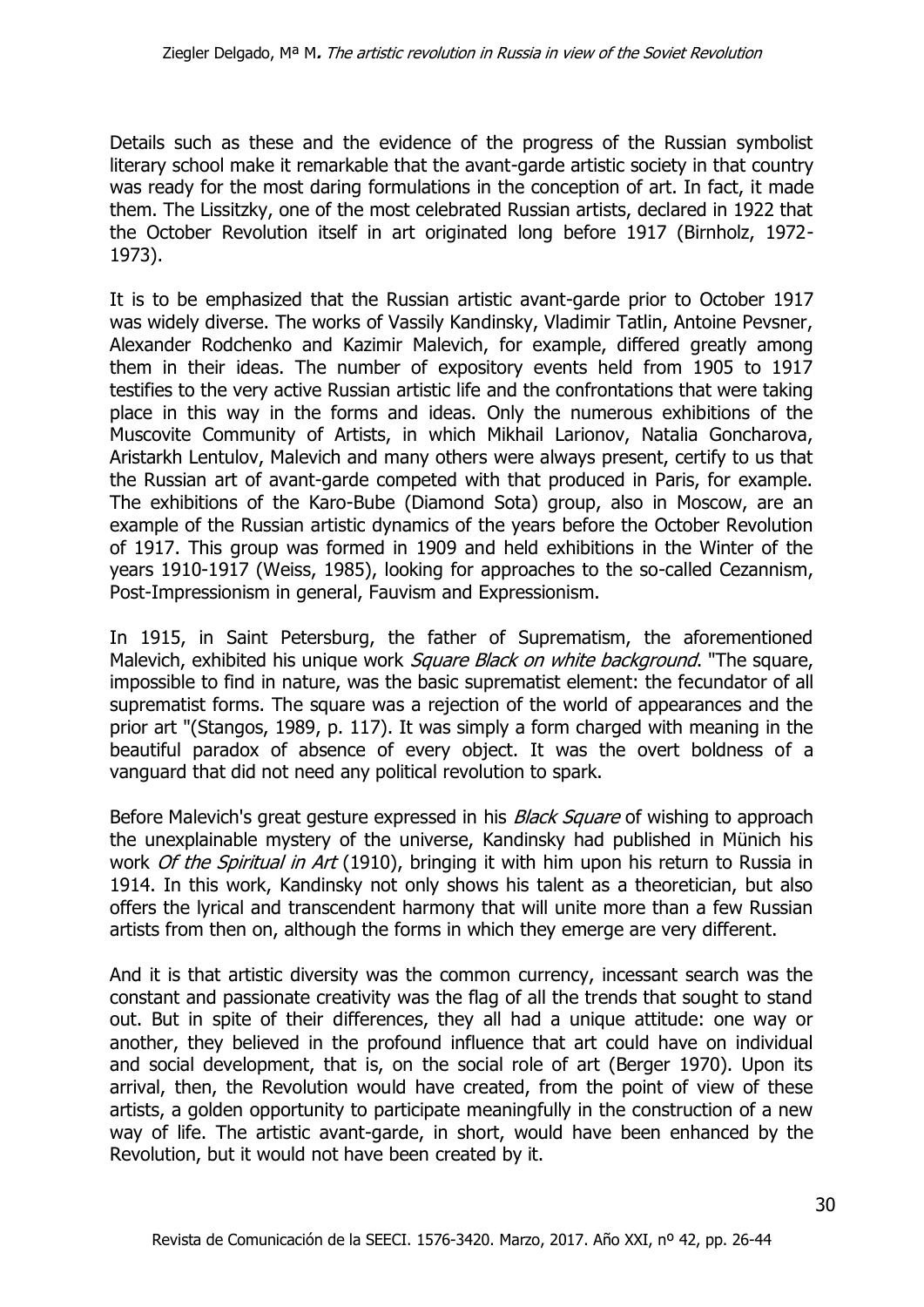Thus, the momentum created by the Revolution was to these avant-garde artists a sort of heroic epoch in which they assumed a messianic attitude, which propitiated the construction of a new way of life, which would promote the progress of man. Malevich, for example, saw Suprematism as a guide for the people derived from Hegelian ideas about the Absolute (Baljeu, 1965). Ideas such as those that placed art before social and political changes would soon make noise in government offices and enjoy no freedom beyond 1932. The mission of the arts would not be free.

Looking at the panorama, we note that in art, in the most ardent moments of the Revolution, the most surprising fact is the ease with which the most progressive artists made the transition from one culture to another (Higgens, 1970). In fact, the Russian avant-garde prior to 1917 shows an astonishingly fluid development in ideas from 1913 onwards.

It may even be said that in terms of formal ideas and radical ruptures, the Revolution might never have happened in art if we thought about what it implied for the political scene. In other words, no artistic revolution took place in Tsarist Russia in 1917, none which had not already taken place in the previous 20 years. The avant-garde had already taken root on Russian soil when the Bolsheviks entered that famous October scene.

#### **2.2 The revolution in the arts after 1917**

As we can already guess and contrary to what is usually thought, art in Russia did not suffer a crisis in 1917 because of the October Revolution. So much so that to distinguish Russian art as pre and post revolutionary is, perhaps, an artificial differentiation. That 1917 is a cataclysmic year for Russian politics, it does not mean that it is equally for the arts. However, 1932 will be so, as we will see later.

Formerly famous for his landscapes, in 1921, the painter Konstantin Yuon presented his work *New Planet* to the public. A crowd of small people gesticulating actively and contemplating the emergence of a giant red sphere could be seen on the canvas. It was as if the changes that were provoked by then in Russia had a planetary scale. The paradox is that it was complicated in those early years to define with certainty what the new role of the artist in this new world should be, beyond what they could believe.

Many things seemed the same as before the Revolution. The artists grouped themselves into associations, published ardent manifestos, organized exhibitions, but after the Revolution, the atmosphere around them seemed to give them a new role. The state now had new strategies, new ways of stimulating (and punishing) different expressions. It was becoming a great patron and sponsor of great exhibitions. Previously, the Russian State had not paid much attention to artistic matters. The Tsar Nicholas II had contributed little to artistic activities although he certainly came to sponsor some, but never on his own initiative, but after extensive requests.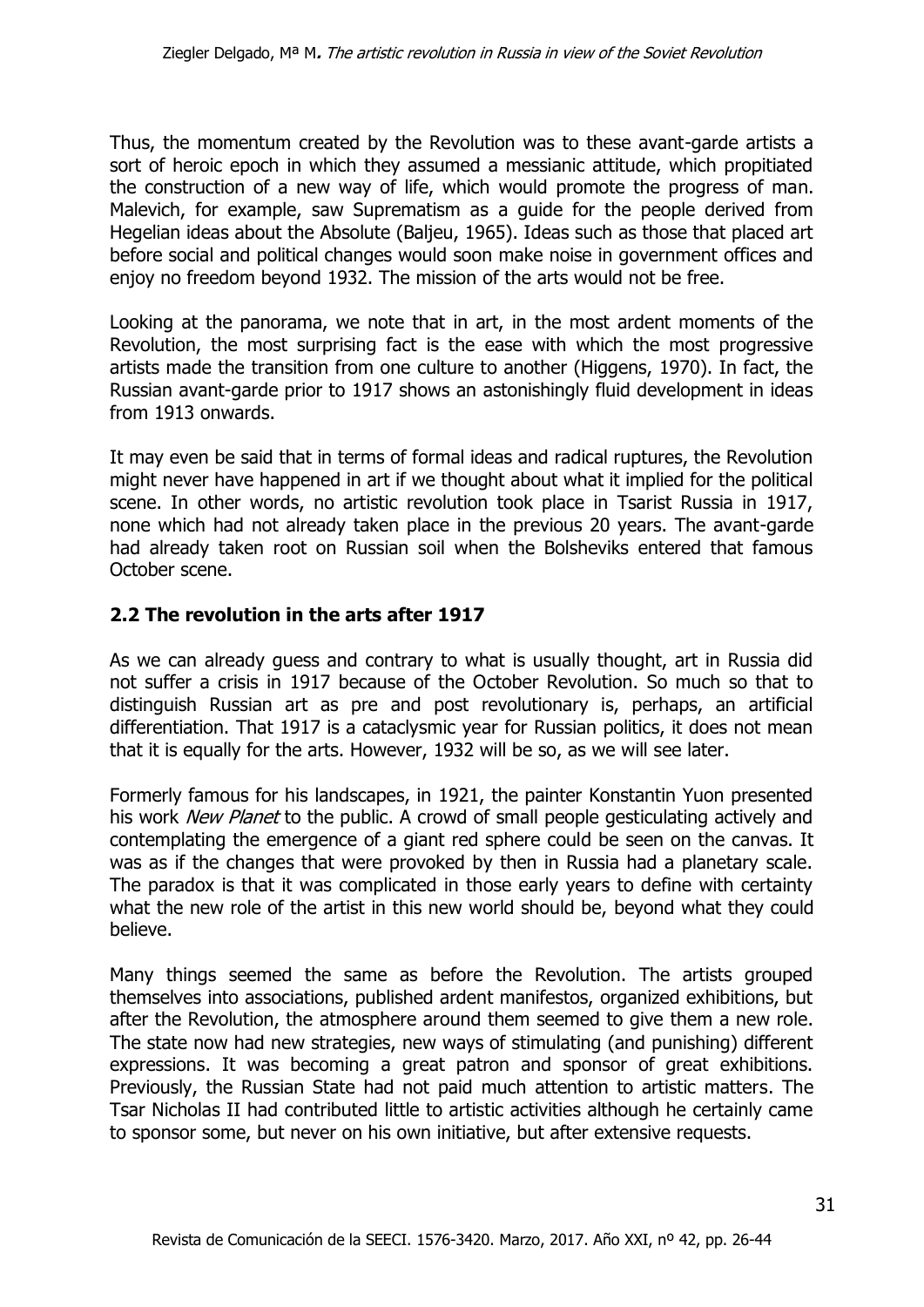There is no doubt, however, that the Russian avant-garde had been enthusiastic about the October Revolution. The construction of socialist society was then more than a possibility. "It was time to test the effectiveness of art as a factor of social transformation and avant-garde artist undertook that enterprise, assuming the leading role in the direction of cultural politics and artistic teaching" (Martínez Muñoz, 2001).

Originally, after 1917, most artists of the Russian avant-garde sincerely wanted to serve the Revolution. They wanted to do it with their own tools, their own original works and according to their particular notions. To associate was, for example, a way to share ideals, methodologies and visions, but never to annul their individualities.

A good example of this is the *Shapers of New Art<sup>5</sup>*, an association founded by Kazimir Malevich in 1919 which operated in the city of Vítebsk, at the personal invitation of Marc Chagall. Malevich would write a manifesto for this grouping that would propose to take the ideals of Suprematism to the Russian society (and the world), working of the hand of the Soviet government. Among other things they intended:

... the organization of design works for new types of structures and requirements, and their implementation; the formulation of a new architecture; development of new ornaments (textiles, printed textiles, castings and other products); designs of monumental decorations to beautify villages during national holidays; designs for interior and exterior decoration and painting of environments, and their implementation; creation of furniture and objects of daily use; creation of a contemporary type of book and other developments in the area of printing (Malevich quoted by Zhadova, 1982, p. 86).

In the 1920s it was remarkable that the pre-revolutionary Russian artistic avantgarde had been tremendously influential, but the artistic avant-garde that seemed to prevail at the time was very different. The avant-garde leading the scene in the immediate post-revolution era was against the pre-revolutionary avant-garde, the crisis of this first Russian avant-garde was evident and did not need any external enemy to stir up its contradictions.

A good way to understand this is by observing how avant-garde artists who sought above all a universal language and preached only this new vision of theirs that took them along the path of abstraction were quickly surrounded and isolated. Their yearnings were considered unnecessary by another group of avant-garde artists who believed that art was not only to deal with abstract matters but to be useful.

The latter gave rise to the birth of the concept of *industrial art*. In a way, it was only a recreation of the modernist utopia, which sought to transform the world through the creation of properly embellished everyday elements. Everything from clothing to kitchen utensils had to be modern and progressive. This, we may suppose, helped to justify the existence of the arts in the post-revolutionary era of the 1920s.

1

<sup>5</sup> UNOVIS: Utverdíteli nóvogo iskusstva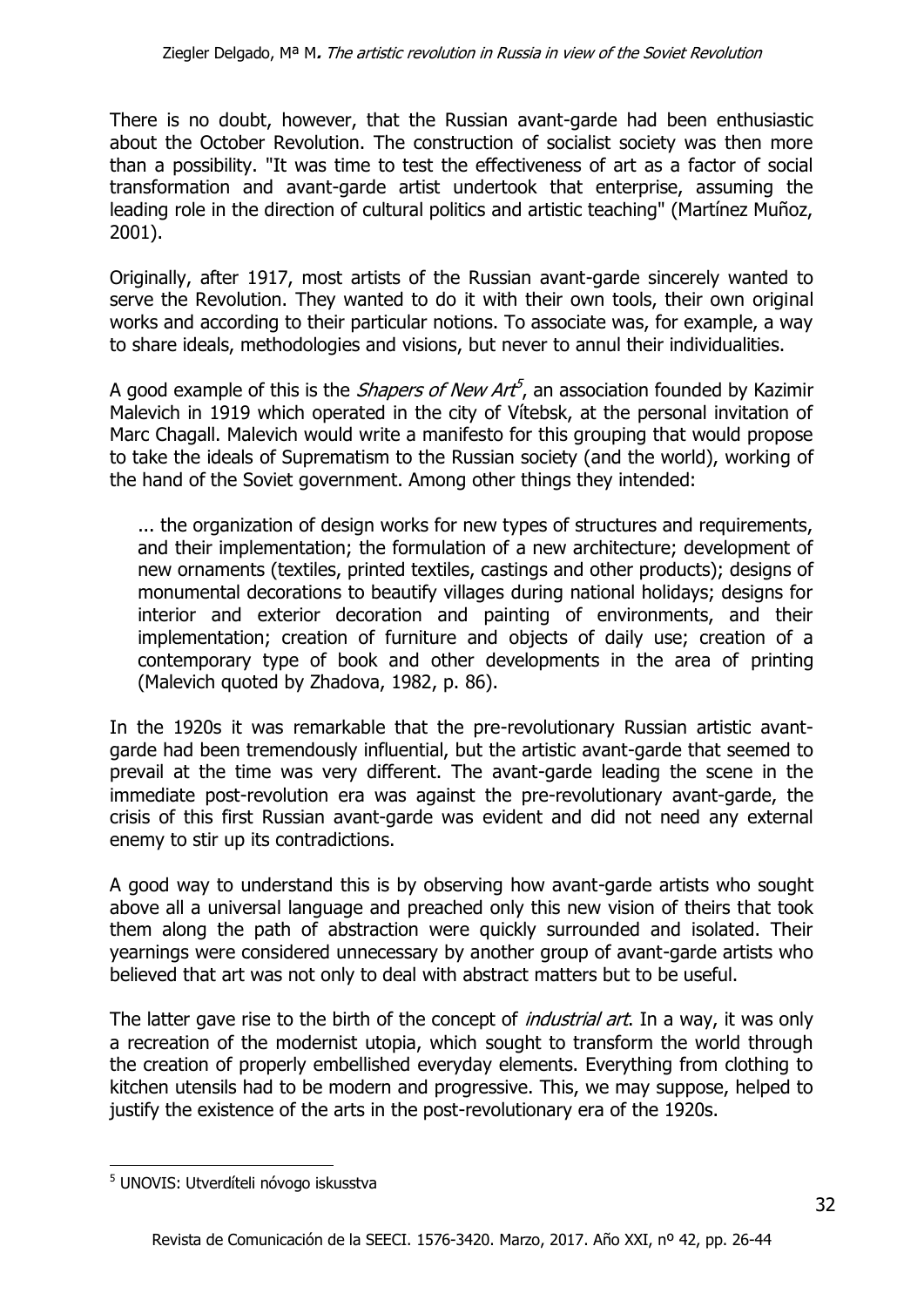The new avant-garde would be thrown to this into a (desperate?) attempt to survive. The suprematist and constructivist factories of porcelain, clothing, books, posters, etc. would arise. Among the most outstanding artists in these activities we can mention Varvara Stepanova, Alexander Rodchenko, Vladimir Tatlin and El Lissitzky. The constructions, clothing and utensils of these constructivists were very practical and perfectly useful for the here and now.

However, much of what other followers of Malevich and Suprematism did was not for the man of the present, but for that of the future: the new man. The painter Vasily Rojdestvensky would say that "construction is the modern requirement of organization and the reasonable use of matter. Art is mathematical. The constructive way is the art of tomorrow "(quoted by Kurz Muñoz, 1991, p. 146).

Other groups with avant-garde momentum were the Association of Artists of Revolutionary Russia<sup>6</sup> (AARR), created in 1922 in Moscow and the *Society of Easel* Painters<sup>7</sup> (SPC), founded in 1925 in the same city. The former was the largest of the artistic groupings of the 1920s thanks to its ideology frankly aligned with that of the newly created USSR.

AARR was motivated by a speech by Pavel Radimov, the leader of the well-known Brotherhood of the Itinerants, at the close of the last exhibition of this group formed in the nineteenth century. The speech was entitled "On the reflection of daily life in art" and placed the emphasis on retaking the realism of itinerants with the purpose of recreating the daily life of the Red Army, workers, peasants, revolutionary activists and heroes of the workers with whom the masses can connect.

This proposal would be harshly attacked by the rest of the avant-garde artists who supported the revolution, but in itself AARR assumed itself as the true avant-garde. The truth is that from 1922, the *Brotherhood of the Itinerants* had practically merged with AARR, attracting also artists who despised the pre-revolutionary avant-garde. As a result this group would grow vertiginously and the following year would already have more than 300 members and several branches in different parts of the country.

Nevertheless, by 1925 AARR began to divide, creating several groups from different secessions. It is worth mentioning that, in terms of artistic principles, AARR stated that it subscribes to the realism and simplicity that can be understood by the masses. To its members, art should be accessible to the majority (illiterate) as well as to party leaders, many of whom were not distinguished by their artistic education or aesthetic taste.

Thus, AARR put all its efforts in the creation of works that could not be rejected because of their complexity. For this reason, the first major component of its works

**.** 

<sup>6</sup> Assotsiatsia Khudozhnikov Revolutsionnoi Rossii.

This group of artists were daily identified with a band on their arm that had the famous black square of Malevich.

<sup>7</sup> Obschestvo Stankovistov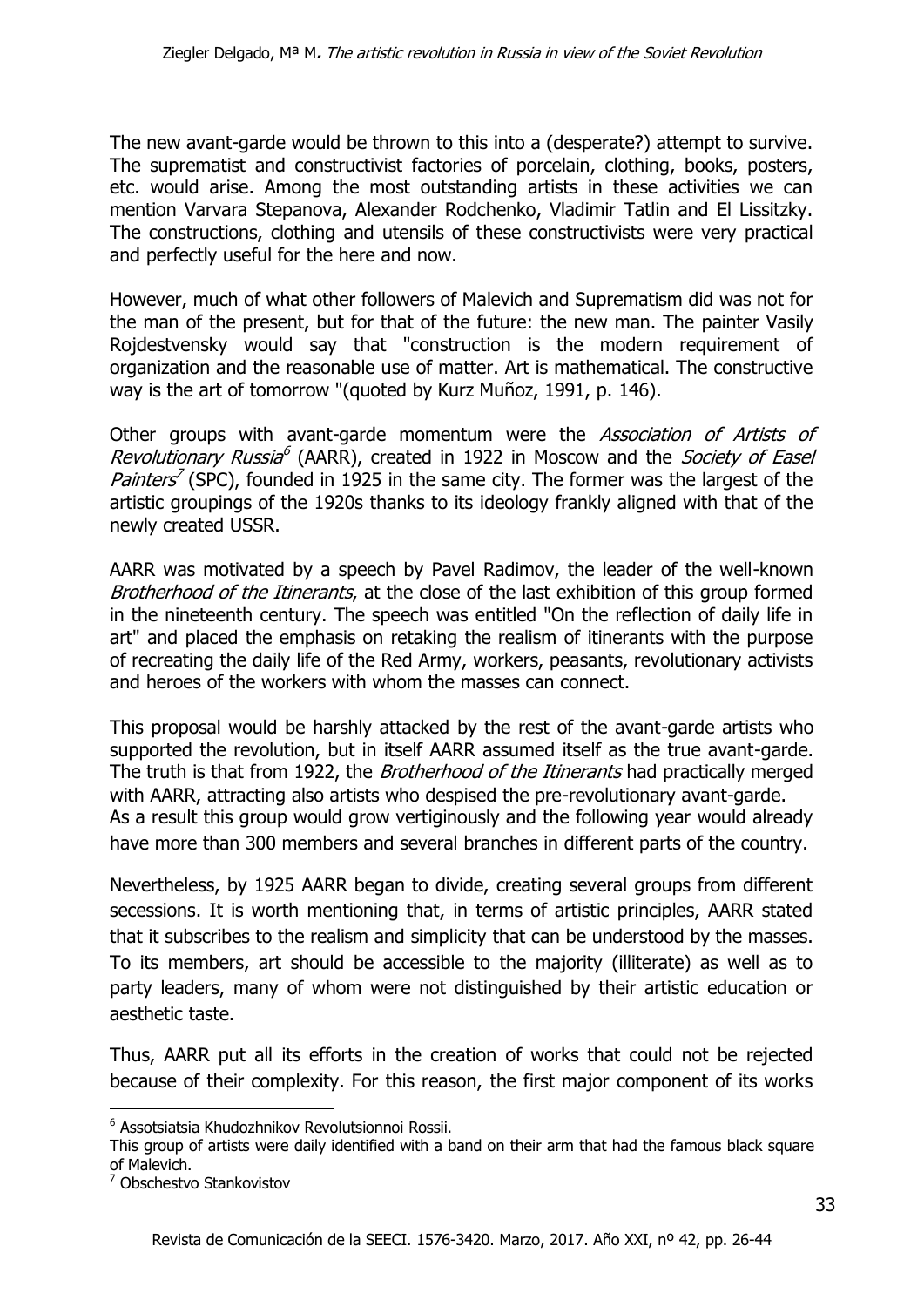was absolute realism, and the second was the selection of the theme, which had to lean toward social order and revolutionary ideology. This way, the product was reduced to works that reflected the daily life of the masses, the revolution and the workers. Artists who were members of AARR, artists such as Isaac Brodsky, Boris Yoganson, Yevgeny Katzman, Yuri Repin and Alexander Grigoriev, saw themselves as skilled workers, whose duty it was to contribute to the revolution.

Painting in factories, army barracks or any other day-to-day place was preferred by the artists of this group who claimed to paint "from the natural ". They also joined scientific expeditions, fields of construction and sown fields to achieve their purpose. They did not conceive the possibility of an "art for art" against which they acted unobtrusively, rejecting the so-called formalism in the arts. Their battles paid off in 1932, when the state took control of artistic freedom and established Socialist Realism as the only possibility for art in the USSR.

The second of these groups, SPC, was formed by artists like Alexander Deyneka, Alexander Tysher, Yuri Pimenov, Pyotr Williams and Alexander Labas, among others. They united around the discourse about the nature of art, its purpose and its place in society, as well as about the artist's role. While the constructivists focused on the industrial arena away from the easel painting, this grouping did the opposite.

The artists of SPC wanted their art to reflect the different aspects of the reality of Soviet society. The document that shows their purpose and rights indicates that the activity of this society must be expressed through the organization of periodic exhibitions, which will include the following objectives (Foster et al., 2006: 260):

1. Aspire to absolute professionalism in the objective painting of easel, drawing and sculpture, hand in hand with the process of formal achievements in recent years.

- 2. Strive for a complete painting.
- 3. Maintain a revolutionary and contemporary clarity in choosing topics.
- 4. Give up lack of details as exposing a masked tendency to dilettancy.

5. Renounce pseuso-cezannismo, as destroyer of the form, the drawing and the color.

- 6. Renounce non-objectivism as a manifestation of irresponsibility in art.
- 7. Give up abstraction and roaming on the subject.
- 8. Orient the artistic youth.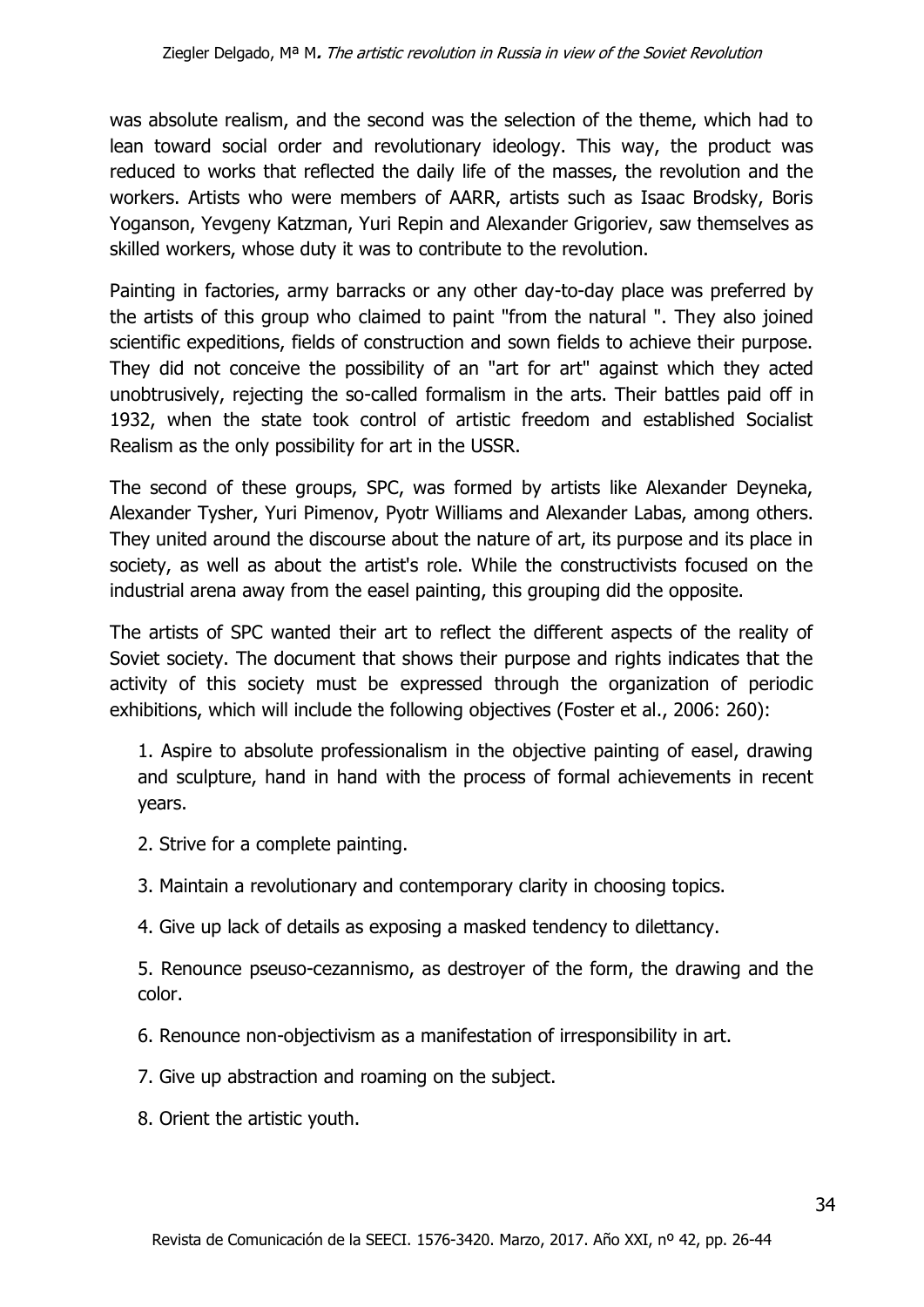9. Attract non-Russian masters of painting, drawing and sculpture to participate in SPC exhibitions.

In 1929, SPC issued a manifesto in which it could be read: "In the era of building socialism, active artistic forces must be one if the factors of cultural revolution in the areas of reform and design of new life intend to create the new socialist culture (RussianAvantgarde, 2006)." Their avant-garde conviction was remarkable. But in spite of the name of this group, little was the painting of easel that they made. Rather they dedicated themselves to the creation of monumental painting, poster production, picture books and magazines, as well as design for theatrical productions. By 1928 sensitive differences existed among its members, but the group continued to exist until 1932 when the state decided to unify all independent associations into one official.

Additionally, it is worth mentioning some individualities that stand out for their positions. Such is the case of Pavel Filonov, who made substantial contributions to the avant-garde that brought the innovative momentum prior to the October Revolution. Filonov had worked closely with Malevich and with the celebrated poet and playwright Vladimir Mayakovsky, he stood out for his demonstration of ironical artistic principles that led him to literally starve to death rather than sell his works to private collectors.

With Maikovski, Filonov would create truly innovative scenographies that would go beyond the characteristics of Symbolist and Expressionist art. His work does not have the harmony of colors that we can find in other artists, but in his own words he emphasized in his works "the fallacy in any argument that could support the existence or possibility of the existence of the so-called 'pure art' of 'art for art' as an end in itself "(Philonov cited by Bowlt, 1975, p. 283). This singular and unjustly littleknown artist regarded his art as "universal flourishing" which was nothing more than "the last stage of socialism and the emancipation of the individual" (ibid.).

For his part, Kandinsky, a more experienced artist for 1917, who brought with him not only his passage through the Russian symbolism of the turn of the century but also created with Franz Marc, in Germany, a group of avant-garde with clear objectives Der Blaue Reiter (1912), did not aspire that the Russia of the October Revolution would bring the gift of new ways for his art. The path was for him more than marked. He knew, perhaps better than any other Russian artist, where he wanted to go with his work.

Although Kandinsky actually painted little through his passage by the revolutionary Russia, he did dedicate great efforts in the academic and museum areas. Nevertheless, his was considered an art too individualistic and bourgeois, a reason why when receiving the invitation of Walter Gropius in 1921 to participate like a teacher in the newly created Bauhaus, in Germany, Kandinsky did not think it twice.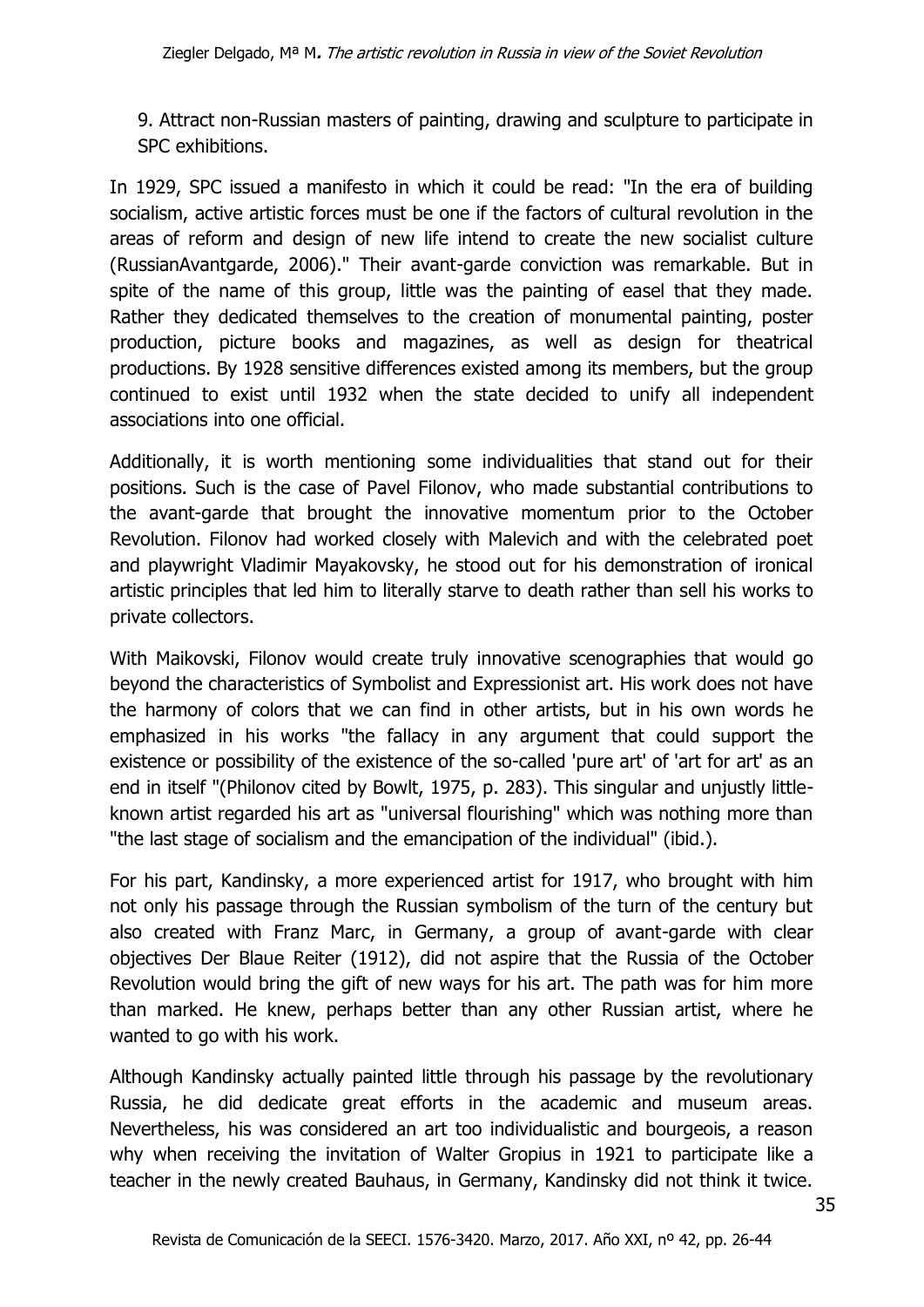The Soviet Revolution was not the right setting for his artistic ideas and he had clearly perceived it. He would say from this experience in his native Russia that

The sun melts all Moscow until a single point that, like a crazy tuba, begins to vibrate the whole heart and all the soul. But no, this red uniformity is not the most beautiful time. It is only the final chord of a symphony that carries every color to the zenith of life which, like the fortissimo of a great orchestra, is forced to sound, worse still, is the only thing allowed to sound in that city (quoted by Dutching, 2007, p. 7).

To add to this, Ivan Vladimirov's name, probably written in small letters in the annals of the art of the first Soviet post-revolutionary stage, must be added to give us a face of the artistic scene of this moment that we have rarely seen. Vladimirov is not located on the side of the transcendent avant-garde of Malevich and company, nor in the social avant-garde derived from the Brotherhood of the Itinerants. Neither is he located in the middle, but in that strange place of the observer foreign to what happens. Perhaps more like a photojournalist than an artist. Vladimirov was not only a prominent member of the Imperial Society of Russian Watercolorists, he was also one of the most prolific illustrators of imperial Russia's battle scenes during the Russo-Japanese War, the Balkan War and the early years of World War I (Harrington, 1988). His works are not distinguished by his innovative artistic quality, but by his eye for the record of scenes that history will thank later.

From the dismemberment of a horse in the street by a group of hungry people to the looting and devastation of the Winter Palace, to the confiscation of goods to peasants and the flight of the merchants from the big cities, everything was recorded by the watercolors of Vladimirov. This artist openly created heroic scenes from the Civil War unleashed in 1918, but simultaneously and secretly Vladimirov used his brushes to record the excesses committed by Leon Trotsky and his Red Army.

It was the ugly face of the Revolution that the world should not know and that only after the mid-twentieth century began to come to the light. Why Vladimirov made these watercolors with the worst of the Soviet Revolution is not clear, but it cannot be denied that the horrors of this historical event that we too often overlook are a window.

Although the judgment of horror is in our gaze today and Vladimirov does not seem to judge those excesses, it is nevertheless true that he never showed such works publicly and behind it there must have been a not very revolutionary reason.

In addition, it is important to mention the state-of-the-art editorial contributions that allowed for a wider and better dissemination of the revolutionary artistic ideas of the most active groups prior to the October Revolution. For 1920, the newspaper (in preparation from the first months of 1918) Fine Arts is published, directed by David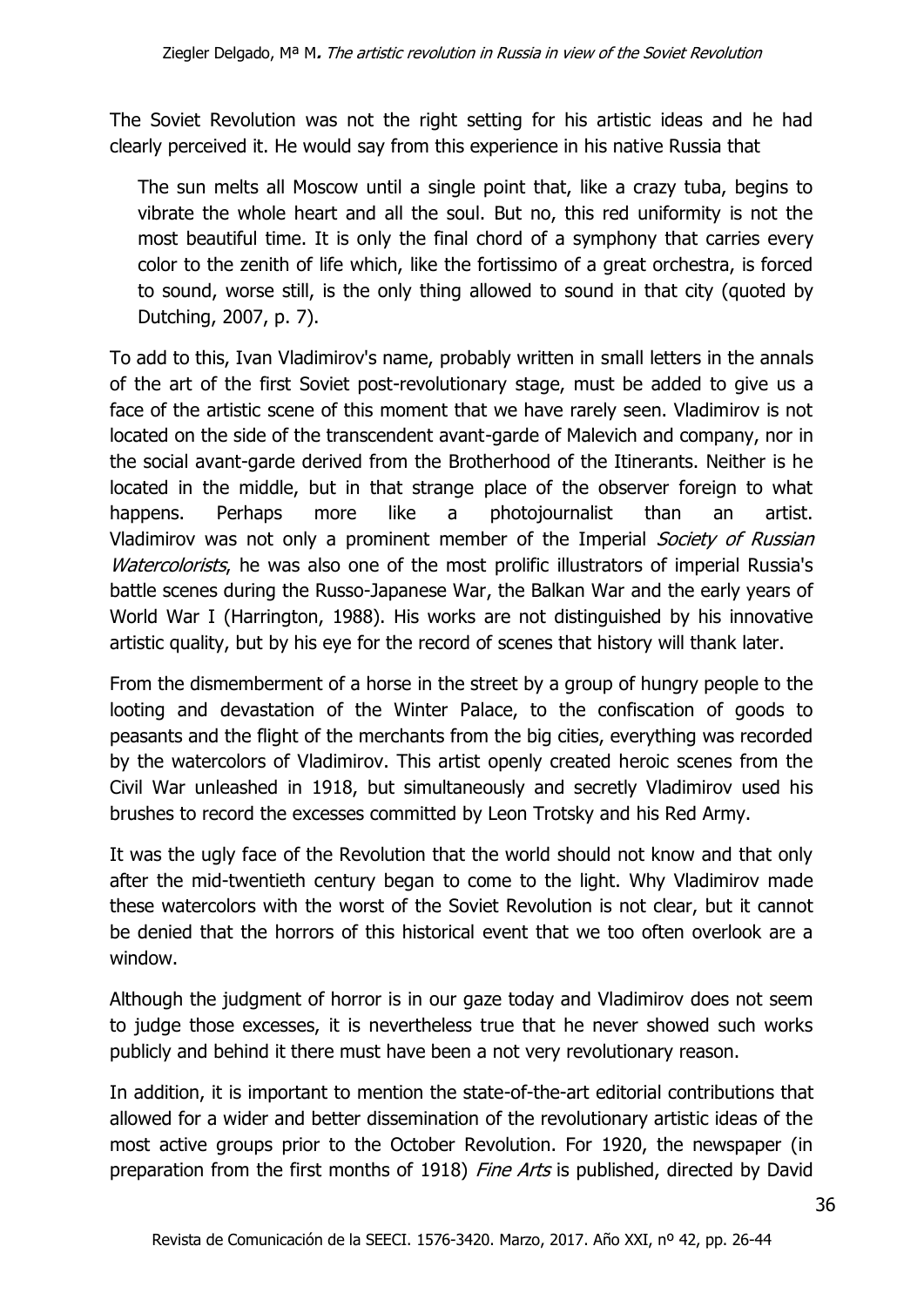Shterenberg and also designer of its cover of cubist style. Fine Arts could not hide the interference of Malevich and Kandinsky in its pages and today it is considered one of the highest standard publications in Europe in that decade. Paper shortage in those early years after 1917, launched the artists to experiment with publications made entirely by hand. An album of linotypes was prepared by Liubov Popova and another by Alexander Rodchenko; While Varvara Stepanova experimented with the integration of words and images in the publication of her poem *Gaust Chaba* (1919). All of the aforementioned also collaborated in the production of hand-decorated catalogs (Compton, 1992). From these activities will emerge a remarkable graphic movement headed by the own Rodchenko, Popova and Stepanova. Extraordinary promotional posters of the films of the moment, as well as covers of books are today shows of the immense talent and disruptive sense that these talented artists possessed.

But without mentioning LEF (or Left Front in the Arts) any panorama on the art immediately after the Bolshevik Revolution would not be complete. Vladimir Mayakovsky was the leader of this unique group of artists. Already with avant-garde experience from the first years of the second decade of the twentieth century, Maiakovski had written the Russian futuristic manifesto in 1913, entitled A slap in the face of the public.

This time he met with Sergei Tretyakov, Osip Brik, the filmmaker Sergei Einsestein, the painters Alexander Rodchenko, Varvara Stepanova, Liubov Popova and El Lissitzky. From the group, the publication of the homonymous journal from 1923 to 1925 must be rescued, as well as the effort dedicated to "the ideal of the construction of the 'total work of art', fusion of all the arts into a single unit lit up by the spirit of The Revolution "(Martínez Muñoz, 2001, p. 88).

In any case, each artist or each group of them sought a place in the construction of that new society they longed for. And although it is very probable that each one had an idea of this in his head, it cannot be said that his proposals lacked interest. The famous monument to the III International designed by Tatlin, for example, highlights the extraordinary capacity of this artist to conceive a new type of monument, fully aware of its own modernity and outside the traditional norm of nineteenth-century monuments.

Tatlin had understood that the type of traditional monument was destined mainly to an individual and that was inadmissible in the communist society. Events, popular movements in general should be the center of monumental creation. The truth is that, in the project of Tatlin

the monument was to measure more than 400 [meters high]. It would consist of two cylinders and a glass pyramid rotating with different speed. In the interior of these forms of glass, large writing rooms, meeting rooms, concerts, exhibitions,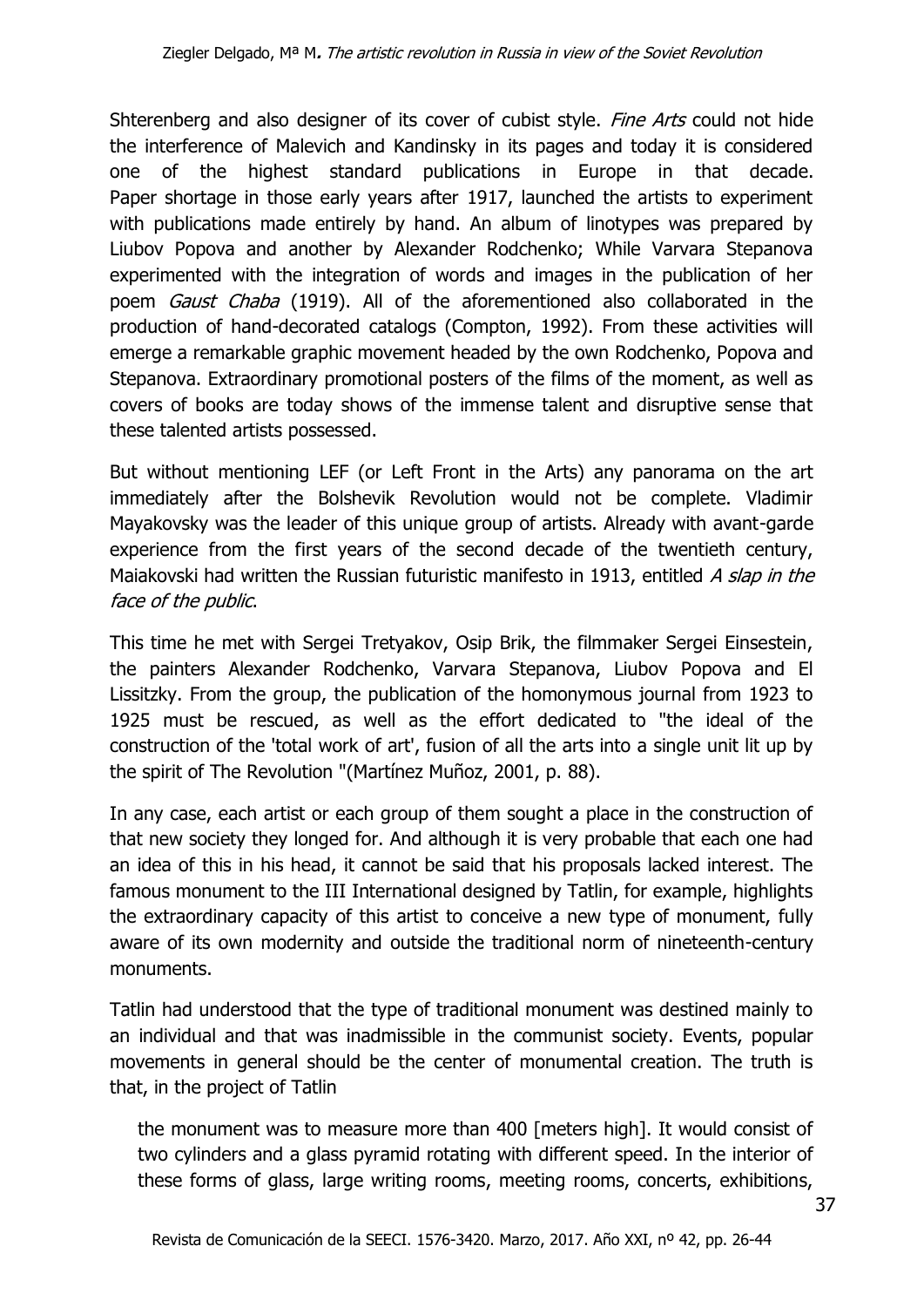etc. It would also have total thermal insulation, which would enable a great saving of heating in winter and the possibility of the most ardent debates in summer. These forms would be surrounded by a large iron spiral that would shoot upwards (Kurz Muñoz, 1991, p. 145).

But not only on monuments live a revolution. Everyday objects moved to a prominent place provided by a young government eager for propaganda of all kinds. Porcelain utility pieces are a good example of this. Although not all of them were framed in a direct propaganda line, almost all had a commemorative meaning or were linked to the Russian timeless traditions (fairy tales, rural life, etc.), as well as pieces more aligned with the forms promoted by Suprematism or Constructivism.

However, regardless of their motifs or formal appearance, all the pieces produced in the State Porcelain Factory (Lomosov), during the first 10 years after 1917 were one way or another - intended to be used for propagandistic purposes. "This porcelain represented a new state, a new era, a new people and the Soviet government, eager for foreign currency, sent hundreds of pieces abroad to be exhibited and sold" (Lobanov-Rostovsky 1992, p. 623).

In general, the avant-garde artists who enthusiastically welcomed the Bolshevik Revolution came to regard themselves as true prophets. History has shown us that, on a regular basis, when an artist comes to regard himself as a prophet or a messiah, the result is often extremist. This, without further ado, became evident in the art and statements of Russian artists after the Revolution. On the one hand, Malevich's obsession with creating the purest manifestation of Suprematism led him to eliminate all the "ballast" of his paintings until he emerged in his paradigmatic work *White on White*. And, on the other hand, Tatlin's desire to create an art of real utility in his time culminated in the flying machine Letatlin, in which utility was idealized to the point of making it absolutely useless.

This created a problem for the Revolution itself and its objectives, to which the most avant-garde and therefore more revolutionary art would not really contribute much in political terms. Russia was at that time a country of deep-rooted traditions, its enormous geographic extension and the majority dedication of its population to work in the field did not make it apt to receive the message of the works of artists like Malevich and Tatlin, for example.

The seemingly cryptic discourse of those works that tended to abstraction or simply embraced it completely left little or no room for the pressing need of the new Soviet state to generate as much favorable political propaganda as possible. The truth is that if Malevich felt that the necessary research in the arts should be done without external contamination, Tatlin thought that art had an inescapable duty to society and, therefore, should not turn its back to it. Thus, beyond the abstract of its results, what was really problematic for the new state was its irreducible diversity.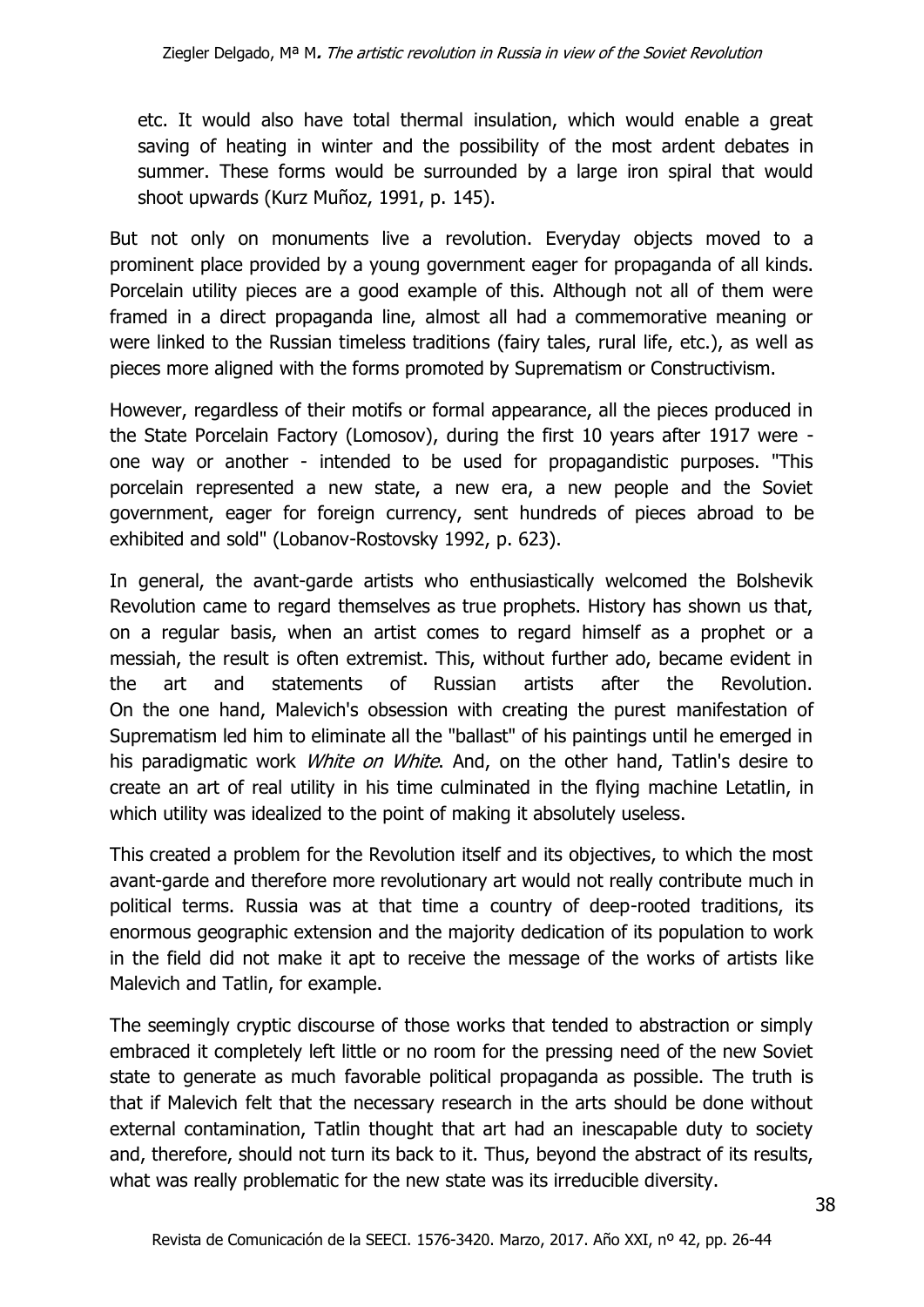### **2.3. The artistic revolution from the state**

We have seen how, in the immediate aftermath of the October Revolution of 1917, art had a pre-eminent place on the scene of the sudden changes promoted from the political point of view. It was considered that art should "become a spiritual weapon of the masses, an organ of self-awareness of the people" (Kurz Muñoz, 1991: 93). But the most difficult obstacle was the people themselves. Transforming the masses was not a task for the art of a Malevich or El Lissitzky, for it could not only revolve around the masses, but should be primarily for them.

In 1922, an exhibition was organized in Moscow to celebrate the fifth anniversary of the triumph of the October Revolution. It included an important sample of works by the Itinerant group that captivated a good part of the Communist Party and the visiting public. Automatically, the Itinerants regained their fickle popularity and by 1924 the change of attitude on the part of the governmental instances towards the most progressive avant-garde was already evident.

That year another exhibition entitled *Exhibition of Discussion* would be organized. Deliberately, the works of the Itinerants and other more abstract trends were placed so that the public could compare them. The result was logical: the uneducated public in artistic matters was overwhelmingly inclined to favor more realistic works (Sjeklocha and Mead, 1967).

Already in 1925, the Communist Party made "a call to artists to collaborate with the Soviet power in the creation of socialist art" (Kurz Muñoz, 1991, p. 93) $^8$ . Although, it does not choose yet any aesthetic program in particular or a specific artistic style, it was logical that the call pointed to an art with more dose of realism so that it was more understandable by the majority. Malevich himself seems to have acknowledged the message and by the late 1920s we can see him perform some works that flirt with figuration again after that option was already closed for him to conceive his masterful *White on white*. In fact, his 1933 self-portrait seems to be the final claudication to his suprematist ideals.

In the early years of the Revolution, that avant-garde art, more closely associated with the irreverent currents of the West, had been considered in Russia as the art of the Left. But we should not be confused, for this initial enthusiasm on the part of the political revolution for the revolution of the artistic avant-garde was essentially due to the rejection of the art academies, more related to the traditional Russian aristocracy and bourgeoisie.

 8 Juan Alberto Kurz Muñoz, Art in Russia. The Soviet era, Institute of History of Russian and Soviet Art, Valencia, 1991, p. 93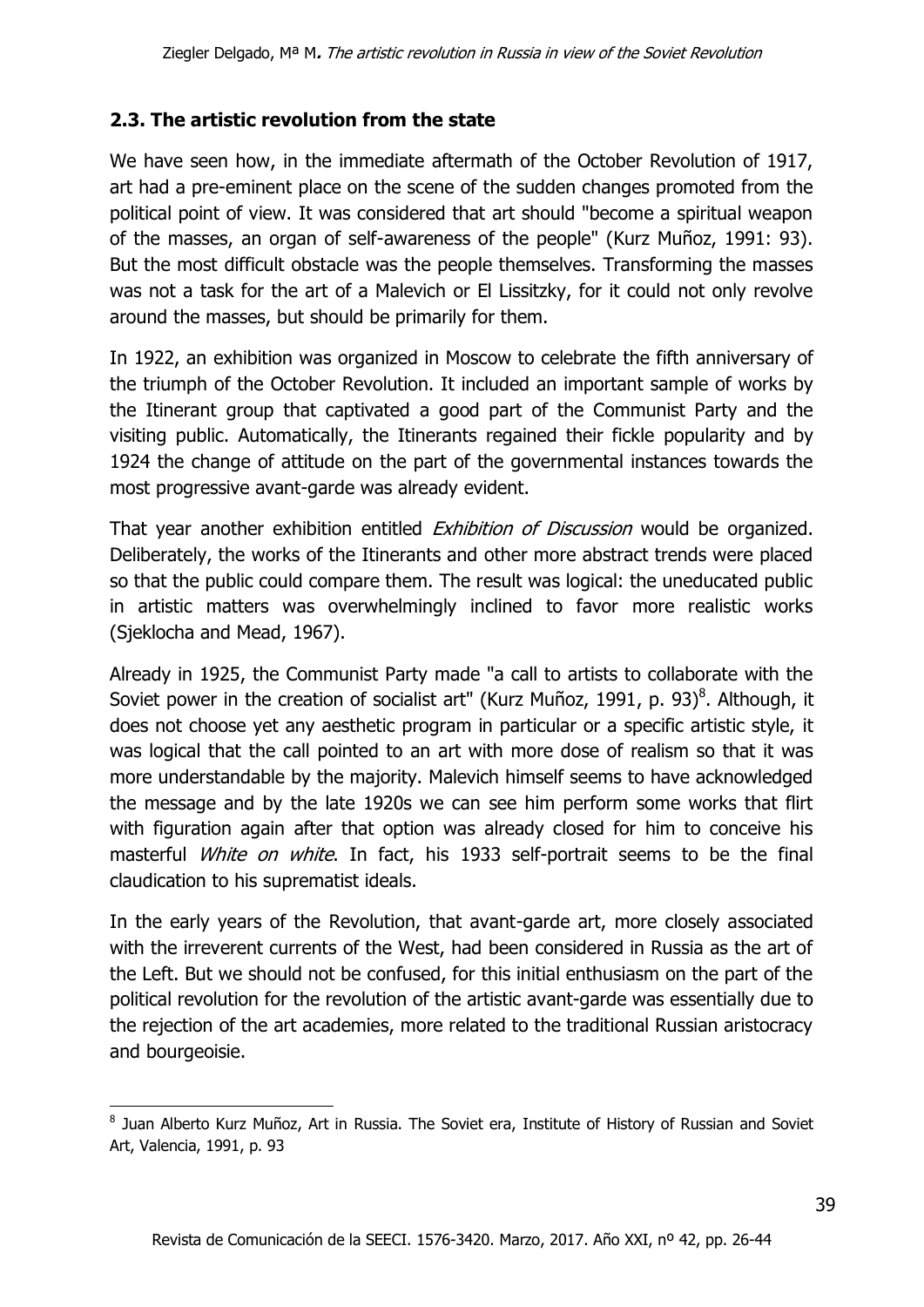It is not surprising that, in those years of the initial thrust of the Revolution, measures of "sanitation" were not made to wait and academies and schools of art were closed. Within the Bolshevik political leadership, "most intellectuals thought seriously that if they represented a worker with a red flag, that was already avantgarde art" (Kurz Muñoz, 1991, p. 142).

It is logical that soon the art of the avant-garde prior to the Revolution became unpopular in the high governmental spheres. Individualism, freedom in forms, constant experimentation, began to be more of a nuisance than an equivalent visual conception of revolutionary ideals. In overcoming the difficulties posed by the Civil War that would follow the October Revolution of 1917, the Soviet authorities already firmly established - planned to dominate all spheres of life. Art was in those plans.

The initial enthusiasm for the advanced ideas of the artistic avant-garde began to decline. Anatoli Lunasharski, appointed by Lenin in 1918 to be Commissioner for Education and Culture, was at first quite tolerant of avant-garde tendencies. He considered it wise to be prudent and not create unnecessary enmity until power was fully consolidated. Artists such as Tatlin, Kandinsky, Pevsner and Malevich were invited to occupy important positions in the cultural scene. But that ideal situation of creative freedom for all would not be eternal.

Kandinsky was able to intuit what was coming when in 1920 the program he proposed for the Institute of Artistic Culture of Moscow was unanimously rejected. He quickly redirected his efforts to migrate the following year to Bauhaus in Germany. But Malevich, for example, invited by Chagall to the School of Art of Vitebsk, ended up dismissing his host and declaring him a degenerate artist. Chagall would eventually migrate to Western Europe, where he would freely develop his work.

With the departure from Russia of Vassily Kandinsky and Marc Chagall, the momentum of the avant-garde art prior to the Revolution can be concluded. Although some notable attempts persisted, as we have seen in LEF and other groups, everything would have to lead to the Central Committee Resolution of the Communist Party on the Transformation of the Artistic and Literary Organizations of April 23, 1932.

It was a fact that the revolutionary exaltation of the years following 1917 on the part of the artists of the avant-garde was singular. Their euphoria made them consider that they had initiated what the policy had just completed and that in their hands was the re-creation of Russian art. Josep Stalin would show them how wrong they were. From his point of view, it was impossible to rule over something that moves and transforms quickly and on its own. It was best that art acquired uniform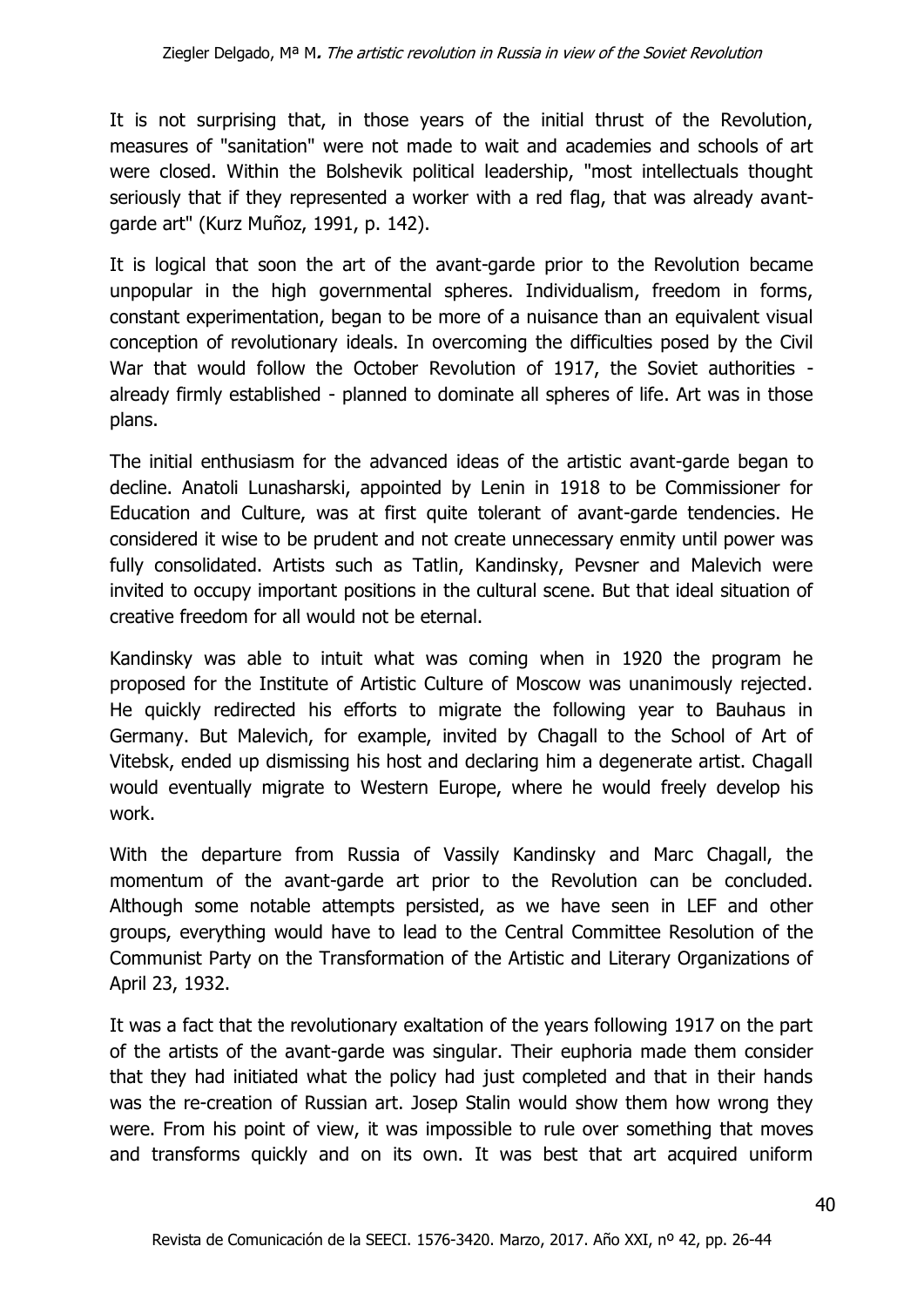characteristics. That way, animosities would end, competitions would disappear and it would be easier to control the art.

Socialist Realism entered the scene to reign. The aforementioned resolution of 1932 stated:

Socialist realism demands from the artist a true representation, historically concrete and faithful to the reality in its revolutionary development. Moreover, the true and historically concrete nature of this artistic representation of reality must be combined with the duty of ideological transformation and education of the masses within the spirit of socialism. (Quoted by Aznar Soler, p. 2010, 228).

In this Resolution it was clearly stated what the monolithic doctrine of Socialist Realism would be and how the Party would definitely control artistic production. It was further specified that any unofficial artistic group should be dissolved to be replaced by the artists' union.

Maximo Gorky, who had just returned to the USSR personally invited by Stalin, presiding over the First Congress of Soviet Writers (August 1934), gave his approval to the principle of realism in form and socialism in content that was sought to be imposed. But in this same Congress, Andrei Zhdanov was, however, much clearer and more convincing in terms of Stalin's wishes for artistic creation. In his speech, Zhdanov called artists and writers to be soul-mongers (Aznar Soler, 2010, p. 228).

In the same sense, any artistic expression that did not contribute to the mill of the Soviet state should be rejected. Thus, the art critic Aleksei Fedorov-Davidov will categorically reject abstractionism, calling it reactionary and bourgeois. Moreover, to him "abstractionism is anti-human and hostile to all that is truly human. It is the enemy of realism and the enemy of socialist art and, in general, of all progressive and advanced art "(Kurz Muñoz, 1991, p. 138).

## **3. CONCLUSIONS**

However, the solution to the problem that we raised at the beginning of this text regarding how to represent revolutionary ideals artistically and how to connect the viewer with them through artistic forms was one of Exclusion and of dictates. The state appropriated the right to indicate the path that art should follow. But imposing socialist Realism as an aesthetic dogma translated into the drowning of Russian artistic creativity, at least of that creativity that fueled frantically great changes in the arts since the beginning of the twentieth century.

This imposed solution involved execrating much of the imagination and innovation proper to any revolutionary process, which is clearly contradictory. However, when a revolution is institutionalized, it ceases to be a revolution to become official. The Soviet one was no exception and this is evident. By becoming institutional, the Soviet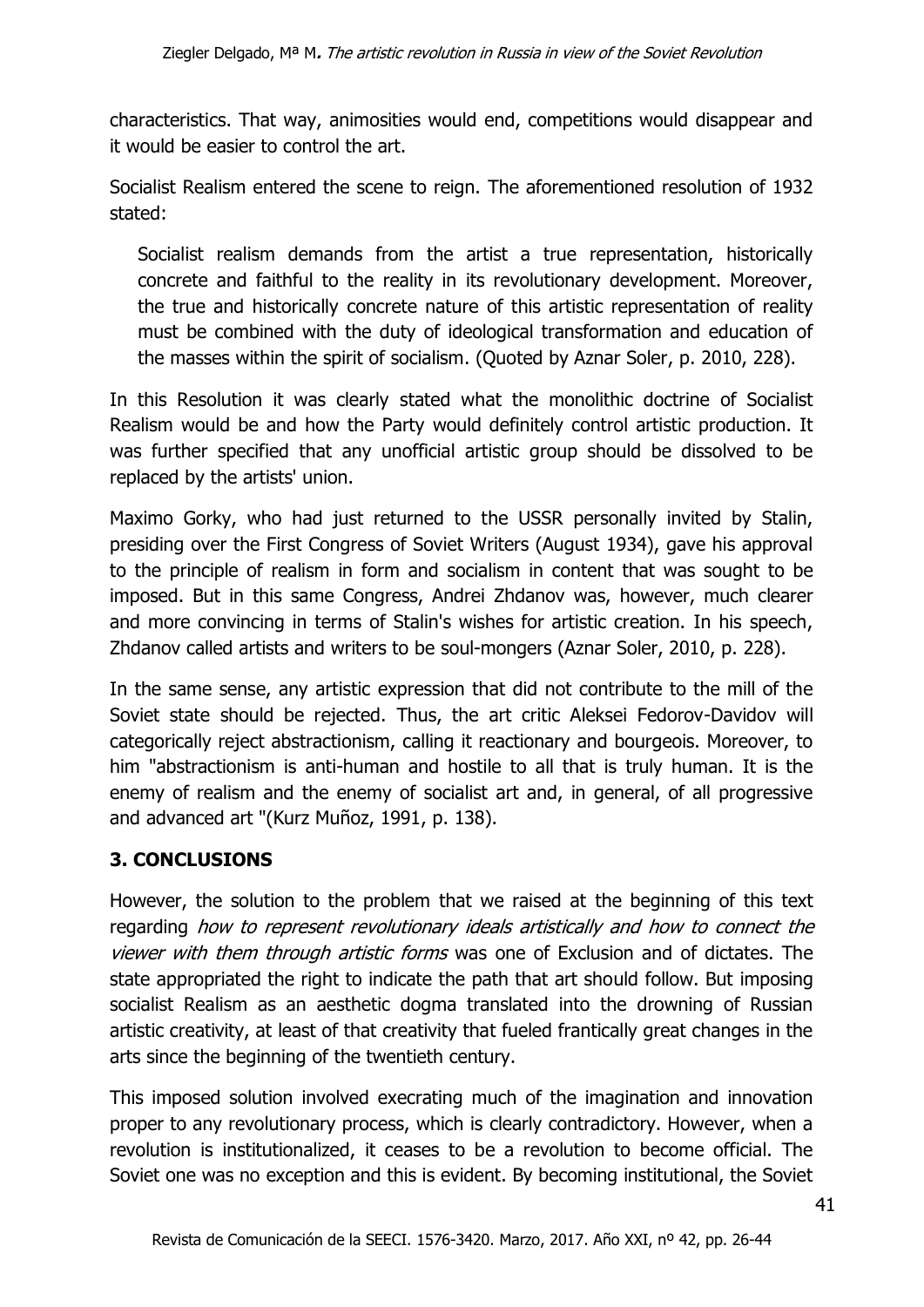revolution had to appeal to every available resource to remain in power, to impose a vision that should be unique, under penalty of losing pre-eminence, preference and legitimacy. The true revolutionary spirit was sacrificed to preserve the Revolution.

This intrusion of the Soviet government on the artistic terrain was warned as wrong by Leon Trotsky in stating that "art must find its own way ... The methods of Marxism are not its methods ... The field of art is not one of those in which the party is called to command "(quoted by Deutscher, 1975: 216). André Malraux, who had attended the Congress of Soviet Writers as a guest, had also dared to warn that art is not a submission but a conquest of the feelings and means to express them (AA.VV., 1976) .

But Alexander Zamoshkin will insist: "Any artist who does not follow the example of Soviet art is an enemy of socialism" (quoted by Aznar Soler, 2010: 232). The example to follow was then, of course, that Socialist Realism that was declared official by the State. It has been emphasized that this was never an imposed style, but a methodology. In any case, the codification of reality actually changed very little during the first part of the Stalinist period, which would give the impression of monotony and repetition of formulas.

In fact, at the outbreak of World War II, the Soviet visual arts acquired a dynamism imposed by the war itself that would produce interesting results. There is even talk of a nostalgic return in the postwar period to the heroic deed associated with the Revolution, which again would have triumphed before the adversary, this time, fascism (Bowlt, 1976: 172) $^9$ . However, the art of the 1930s was not for the USSR one of avant-garde creativity and innovation, but rather a conservative one. Far from it were the incendiary avant-garde ideas that shook the Russian scene from the early years of the twentieth century. The Revolution had put an end to revolution in art.

## **6. REFERENCES**

1

AA.VV. (1976), Política de la Cultura. Buenos Aires: Ediciones Sintesis.

- Aznar Soler, M. (2010), República literaria y revolución (1920-1939). Sevilla: Editorial Renacimiento.
- Baljeu, J. (1965). The Problem of Reality with Suprematism, Constructivism, Proun, Neoplasticism, and Elementarism. The Lugano Review, Vol. 1, No. 1.

Berger, J. (1970), "Art and Revolution", AD, February.

Birnholz, A. (1972-1973). The Russian Avant-Garde and the Russian Tradition, Art Journal, Vol. 32, No. 2.

<sup>&</sup>lt;sup>9</sup> John E. Bowlt, Russian Art, 1875-1975: A Collection of Essays, University of Texas, Austin, 1976, p. 172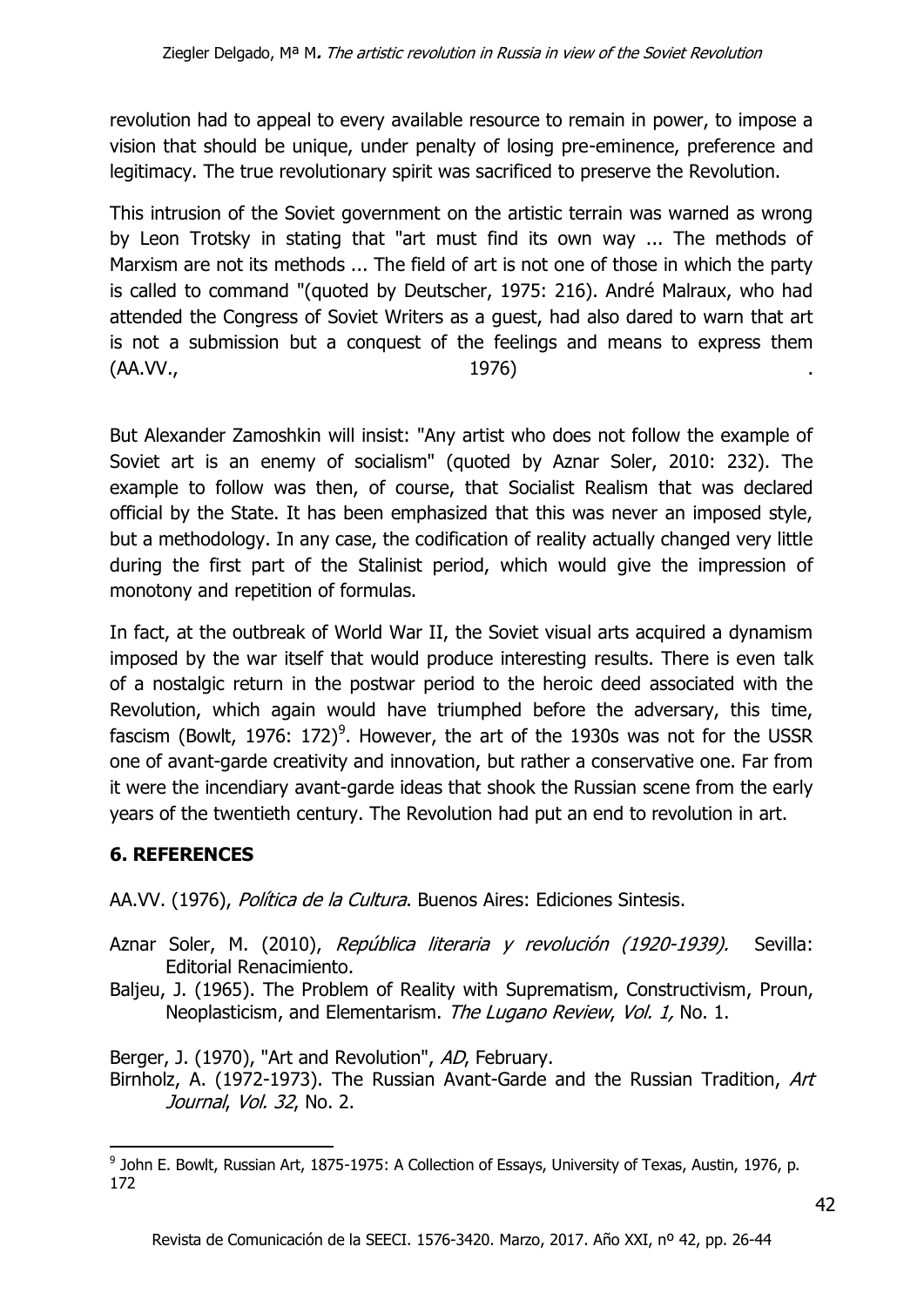- Bowlt, J.E. (1975). Pavel Filonov: His Painting and His Theory, The Russian Review, Vol. 34, No. 3.
- Compton, S. (1992), "The art of the Soviet book (1922-1932)" en The Great utopia: the Russian and Soviet avant-garde, 1915-1932. New York: Guggenheim Museum.
- Deutscher, I. (1975), "Las ideas de León Trotski sobre el arte y sobre el hombre" en El verdadero Trotski. México: Editorial Extemporáneos.
- Douglas, C., (1975). The New Russian Art and Italian Futurism, Art Journal, Vol. 34, No. 3.

Duchting, H. (2007), Kandinsky, Munich: Taschen.

- Foster, H.; Bois, Y.; Krauss, R. (2006). Arte desde 1900. Madrid: Akal.
- Harrignton, P. (1988). Views of war and revolution in Russia. The Quarterly Journal of Military History, Vol. 17, 4.
- Higgens, A. (1970). Art and Politics in the Russian Revolution. *Studio International*, Vol. 180, No. 927.
- Kurz Muñoz, J.A. (1991), El arte en Rusia. La era soviética. Valencia: Instituto de Historia del Arte Ruso y Soviético
- Lobanov-Rostovsky, N. (1992), The Soviet Porcelain of the 1920s: propaganda tool, en The Great utopia: the Russian and Soviet avant-garde, 1915-1932. New York: Guggenheim Museum.
- Martínez Muñoz, A. (2001), Arte y Arquitectura Del Siglo XX: Vanguardia y Utopía Social, (Vol.1). Barcelona: Montesinos.

RussianAvantgard.com, Recuperado de [http://www.russianavantgard.com](http://www.russianavantgard.com/)

- Sjeklocha, P. & Mead, I. (1967), Unofficial Art in the Soviet Union. University of California Press.
- Stangos, N. (1989), Conceptos del arte moderno. Madrid: Alianza Editorial.
- Weiss, E. (1985), Vanguardia rusa: 1910-1930. Madrid: Fundación Juan March.
- Zhadova, L.A. (1982), Malevich: Suprematism and Revolution in Russian Art 1910-1930. Londres: Thames & Hudson.